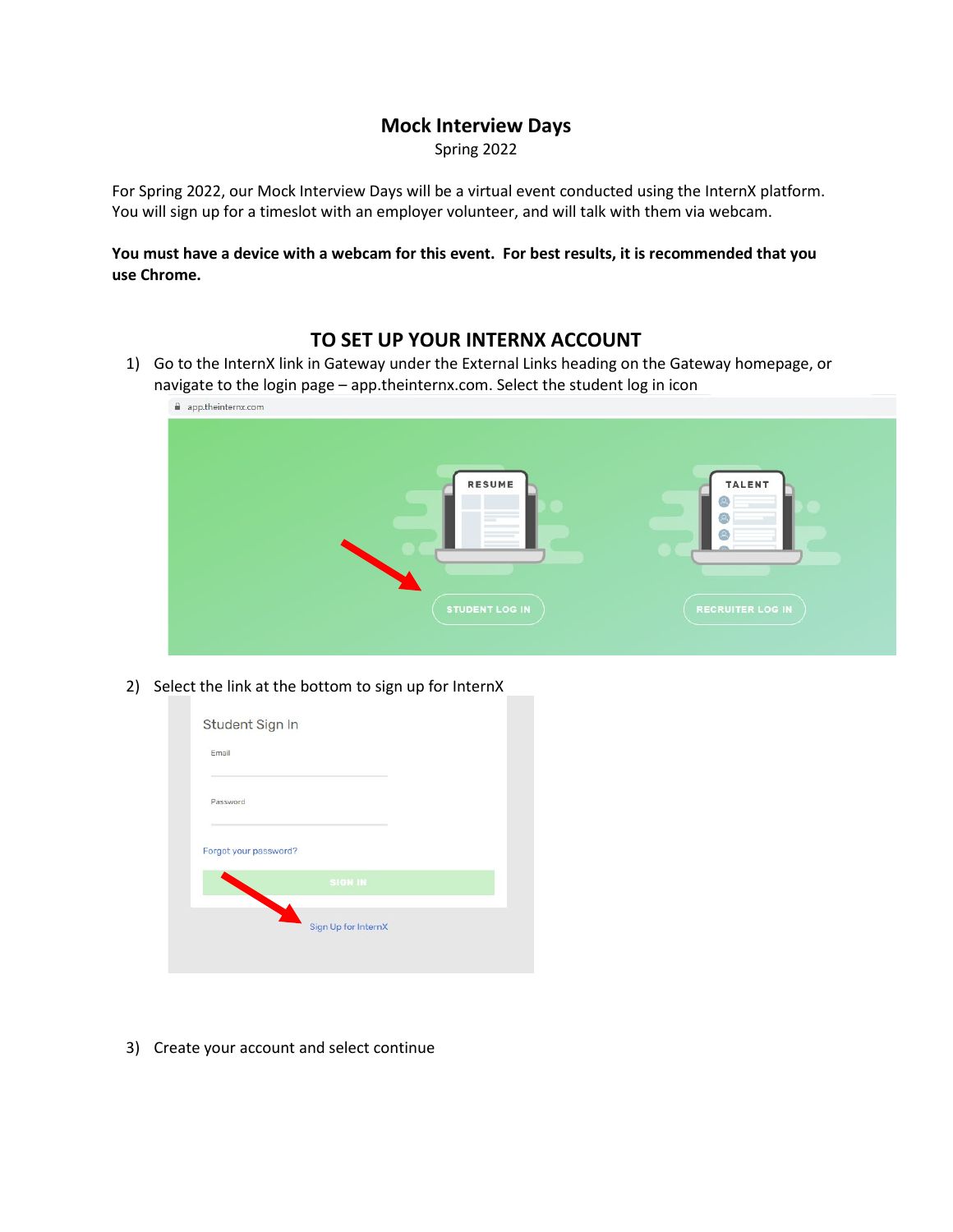| <b>InternX</b>                                                     |  |
|--------------------------------------------------------------------|--|
| <b>CREATE ACCOUNT</b>                                              |  |
| Please enter your school email address ending<br>in .edu.<br>Email |  |
| Password                                                           |  |
| <b>Confirm Password</b>                                            |  |
| Continue                                                           |  |

4) You will receive an email to confirm your account. Select confirm

Please follow the link below to confirm your email:



If the button above doesn't work, you can copy and paste this link directly into your browser:

https://app.theinternx.com/student/confirm-

5) Once you have confirmed your account, continue to the setup

You have successfully confirmed your account

**CONTINUE SIGN UP**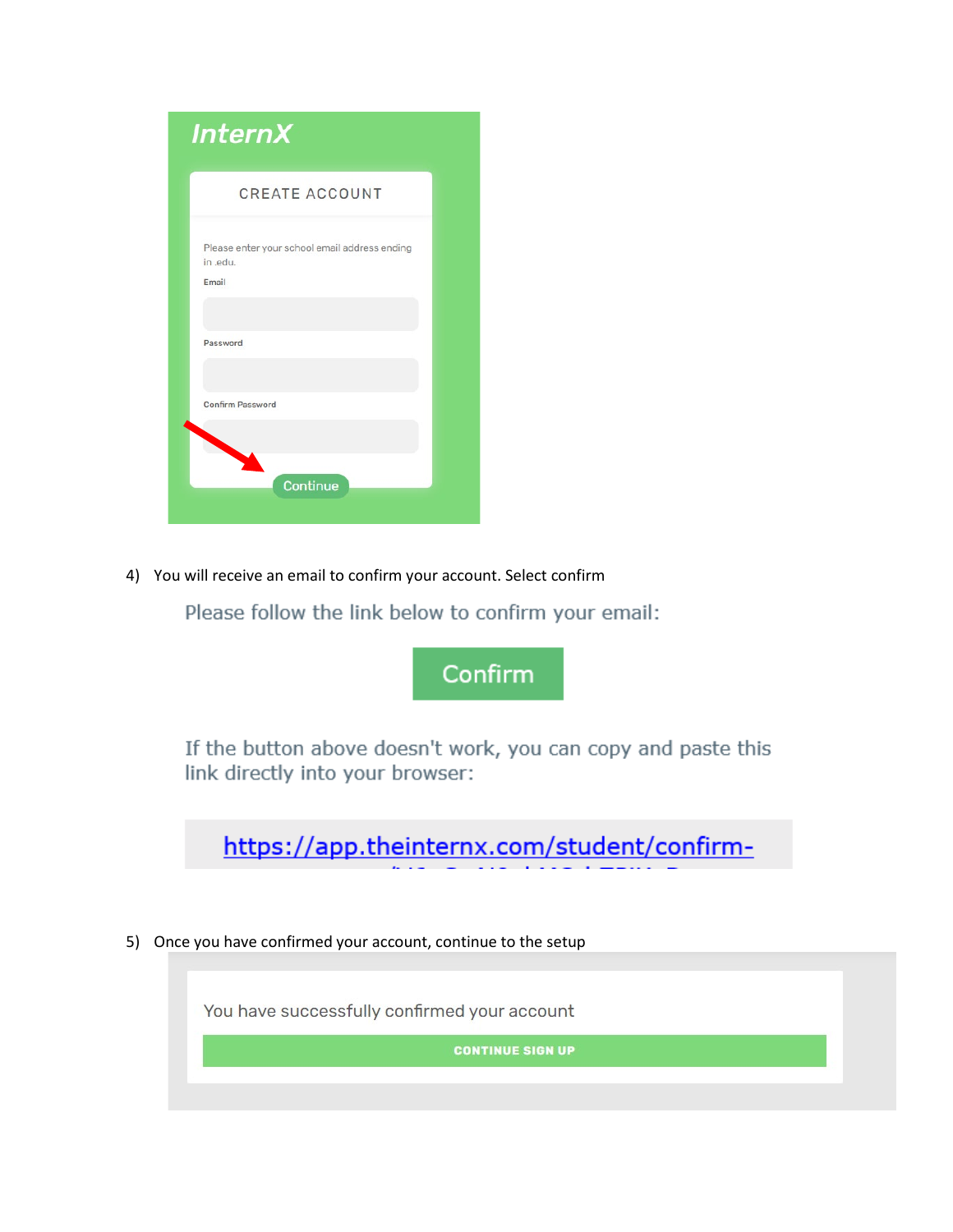- 6) Fill out your student profile information, then complete your sign-in.
	- a. Type in your GPA, don't use the arrows. If you don't have a UH GPA yet, use your GPA from your previous institution.
	- b. If you aren't sure about your major or graduation, just give your best guess.
	- c. For Region choose South for Texas
- 7) Select Account on the upper right hand corner



8) Scroll down below the Personal Details to upload your resume

Dashboard Available Jobs Saved Jobs Personality Assessment Career Fairs Meetings



9) Click Save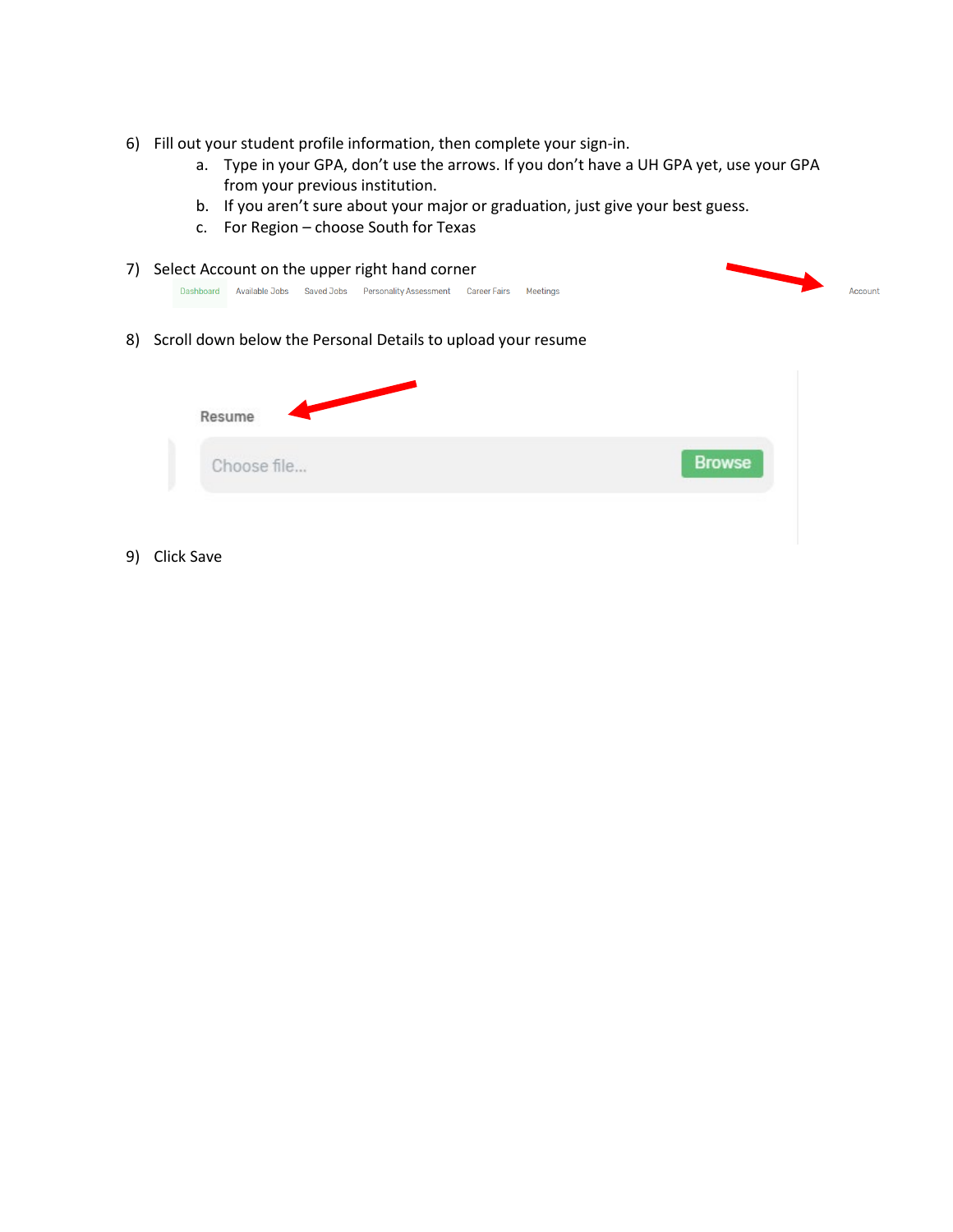

- 1) Click the link for Career Fairs at the top Dashboard Available Jobs Saved Jobs Personality Assessment Career Fairs Meetings
- 2) Select the date you would like to attend Mock Interview Days. Click Register for This Fair AND then click the Scheduling link.

| Fairs                                                      | Filter by Not Ended Yet       |
|------------------------------------------------------------|-------------------------------|
| Virtual RCC Mock Interview Days - Monday                   |                               |
| Scheduling for this fair is now open!<br><b>■ April 04</b> |                               |
| <b>@ 09:00 AM - 06:00 PM</b>                               | <b>Register For This Fair</b> |
| Virtual RCC Mock Interview Days - Tuesday                  |                               |
| April 05                                                   |                               |
| © 09:00 AM - 06:00 PM                                      |                               |
|                                                            | Register For This Fair        |
| DCC Mook Intomiour Dove Wodnoodov                          |                               |
|                                                            |                               |



Account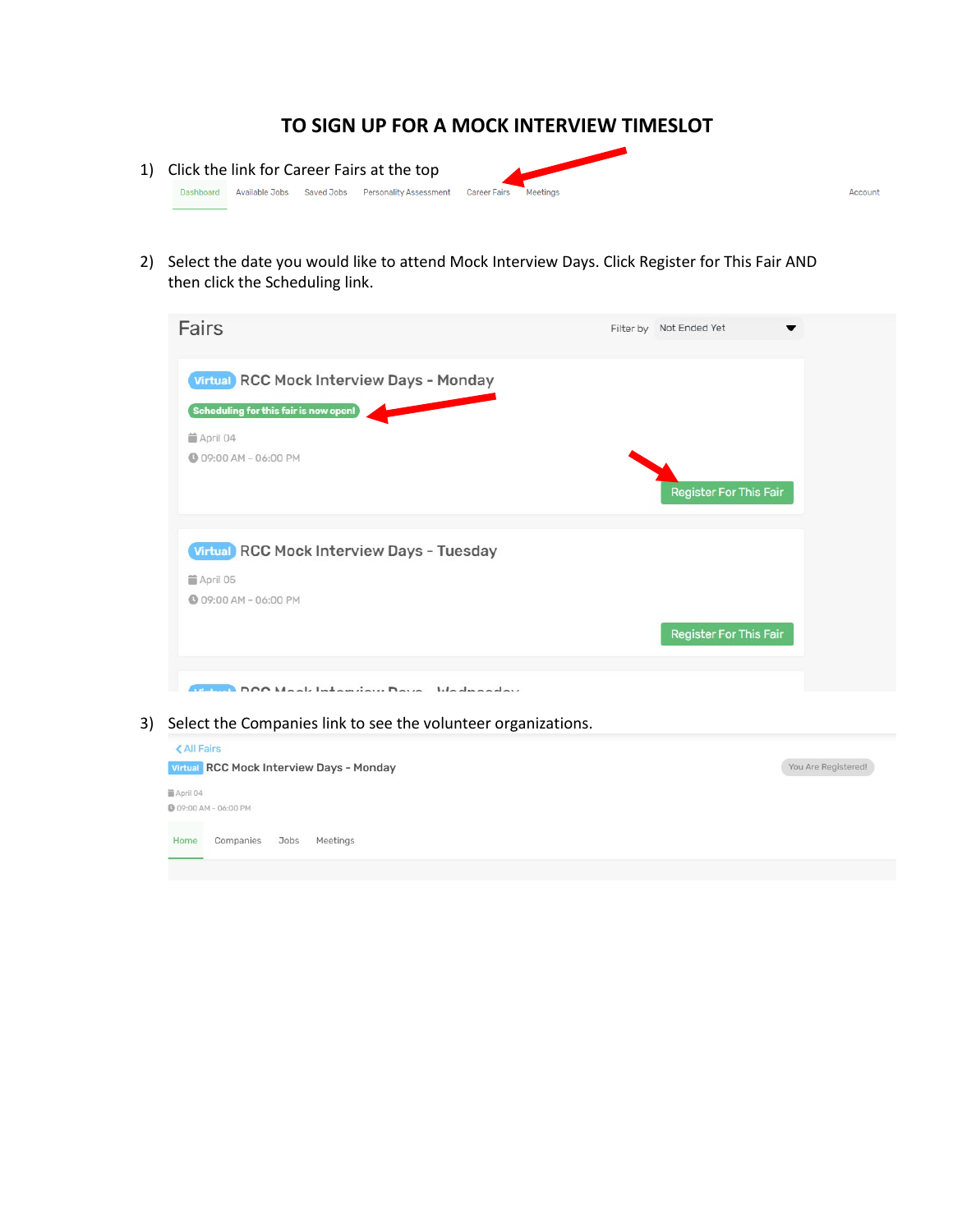4) Select the volunteer company you would like to meet with

| Name Search                    |                                    | Showing 5 matching companies |                                                   | Sort by | $\overline{\phantom{a}}$ |
|--------------------------------|------------------------------------|------------------------------|---------------------------------------------------|---------|--------------------------|
| John Doe LLC                   |                                    |                              | University of Houston - Bauer College of Business |         |                          |
| Minimum GPA                    |                                    |                              | Large Company · Official Site                     |         |                          |
| 2.3                            | $\hat{\phantom{a}}$<br>$\check{~}$ |                              |                                                   |         |                          |
| Majors                         |                                    |                              |                                                   |         |                          |
| Accounting, Management Science | $\checkmark$                       | <b>Ryant</b> )               | Ryan, LLC<br>Large Company · Official Site        |         |                          |
| Proficiencies                  |                                    |                              |                                                   |         |                          |
| C++, AutoCAD                   | $\checkmark$                       |                              |                                                   |         |                          |
| Industries                     |                                    |                              | ConocoPhillips                                    |         |                          |
| Web Design, Automation         | $\checkmark$                       | <b>ConocoPhillips</b>        | Large Company · Official Site                     |         |                          |
|                                |                                    |                              |                                                   |         |                          |
|                                |                                    |                              | <b>ADVUE Consulting</b>                           |         |                          |

# 5) Click the Scheduling button

| <b>&lt; All Fairs</b> | Virtual RCC Mock Interview Days - Monday                                                                                                                                                                                                                                                                                                                                      | You Are Registered! |
|-----------------------|-------------------------------------------------------------------------------------------------------------------------------------------------------------------------------------------------------------------------------------------------------------------------------------------------------------------------------------------------------------------------------|---------------------|
| Home<br>Companies     | Meetings<br>Jobs                                                                                                                                                                                                                                                                                                                                                              |                     |
|                       | University of Houston - Bauer College of Business<br>Large Company . Official Site [2]<br>Capitalizing on the business and professional strengths of the Houston community, the mission of the C. T. Bauer College of Business is to conduct research that will shape and address new business<br>realities and to prepare our students for responsible leadership worldwide. | Add To Favorites    |
| <b>Available Jobs</b> | Scheduling <b>Contract Contract Contract Contract Contract Contract Contract Contract Contract Contract Contract Contract Contract Contract Contract Contract Contract Contract Contract Contract Contract Contract Contract Con</b>                                                                                                                                          |                     |

#### 6) Click on the Register button for your desired schedule

| Home                  | Companies                          | Meetings<br>Jobs                                                                                                                                                                                                                                                                                                                                                            |                  |
|-----------------------|------------------------------------|-----------------------------------------------------------------------------------------------------------------------------------------------------------------------------------------------------------------------------------------------------------------------------------------------------------------------------------------------------------------------------|------------------|
|                       |                                    | University of Houston - Bauer College of Business<br>Large Company . Official Site [<br>Capitalizing on the business and professional strengths of the Houston community, the mission of the C. T. Bauer College of Business is to conduct research that will shape and address new business<br>realities and to prepare our students for responsible leadership worldwide. | Add To Favorites |
| <b>Available Jobs</b> |                                    | <b>Scheduling</b><br><b><i><u>Property Links Communist Communist Communist Communist Communist Communist Communist Communist Communist Communist Communist Communist Communist Communist Communist Communist Communist Communist Communist Communist Comm</u></i></b>                                                                                                       |                  |
|                       |                                    | Mock Interviewer - RCC - Mon AM                                                                                                                                                                                                                                                                                                                                             | Register         |
| April 04, Monday      | 0 09:00 AM - 12:00 PM - 60 minutes |                                                                                                                                                                                                                                                                                                                                                                             |                  |
| Megan Bauml           |                                    |                                                                                                                                                                                                                                                                                                                                                                             |                  |
| Description           |                                    |                                                                                                                                                                                                                                                                                                                                                                             | $\checkmark$     |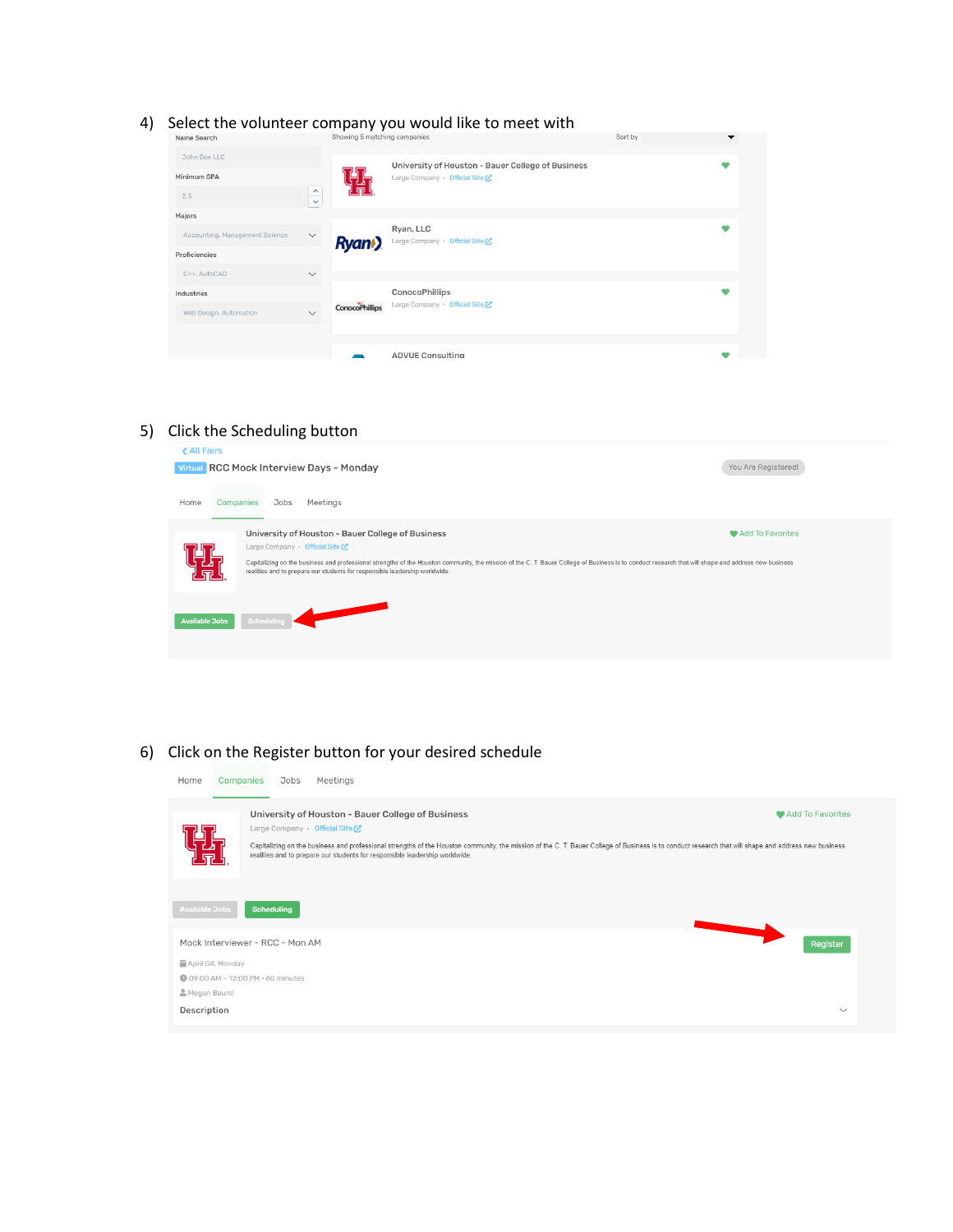7) Click the down arrow to show available timeslots (if no timeslots show, there are none available with this particular recruiter)<br>Meetings

| ouston - E                       |                                    |  |
|----------------------------------|------------------------------------|--|
| Official Site <sub>[2]</sub>     | Mock Interviewer - RCC - Mon AM    |  |
| siness and pro<br>e our students | No Description                     |  |
|                                  | April 04, Monday                   |  |
|                                  | 0 09:00 AM - 12:00 PM - 60 minutes |  |
|                                  | Megan Bauml                        |  |
|                                  | <b>Schedule This Meeting</b>       |  |
|                                  | <b>Time Slot</b>                   |  |
|                                  |                                    |  |
|                                  | 09:00 AM                           |  |
|                                  | 10:00 AM                           |  |
|                                  | 11:00 AM                           |  |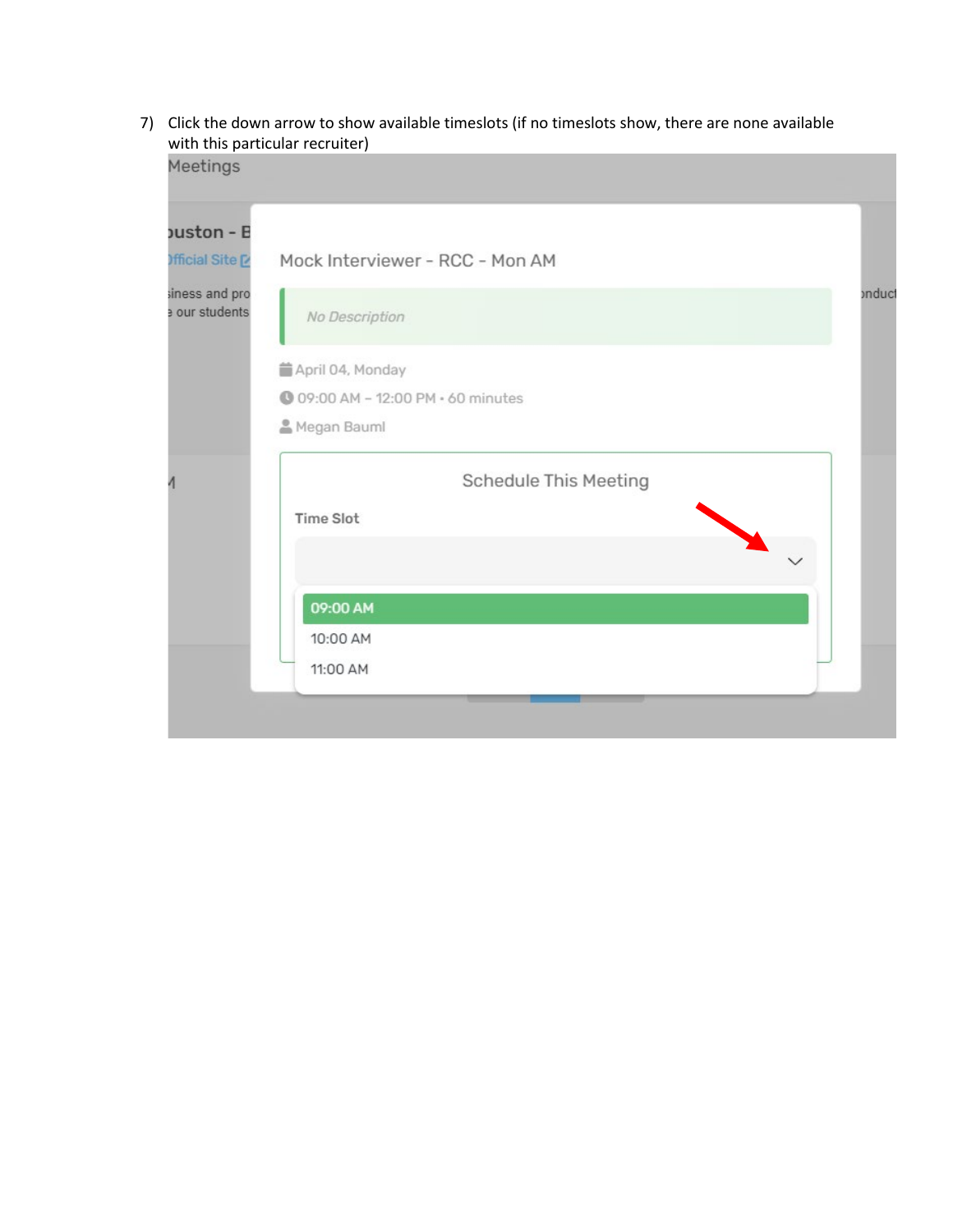|  |  | 8) Select a timeslot that works for you, then select Schedule |  |  |  |
|--|--|---------------------------------------------------------------|--|--|--|
|--|--|---------------------------------------------------------------|--|--|--|

| leetings                     |                                           |                              |
|------------------------------|-------------------------------------------|------------------------------|
| <b>uston - B</b>             |                                           |                              |
| ficial Site [2]              | Mock Interviewer - RCC - Mon AM           |                              |
| less and pro<br>our students | No Description                            | onduct research that will sl |
|                              | April 04, Monday                          |                              |
|                              | <b>0</b> 09:00 AM - 12:00 PM - 60 minutes |                              |
|                              | Megan Bauml                               |                              |
|                              | <b>Schedule This Meeting</b>              |                              |
|                              | <b>Time Slot</b>                          |                              |
|                              | 10:00 AM<br>$\checkmark$                  |                              |
|                              | Schedule<br>Cancel                        |                              |
|                              |                                           |                              |
|                              |                                           |                              |
|                              |                                           |                              |
|                              |                                           | Schedule.                    |

9) You will find your appointments in the Meetings tab of your account Dashboard Available Jobs Saved Jobs Career Fairs Meetings

| <u>.</u> | LIAMINMIA MAMM<br>--------- | <b>CALCOL</b> LAILS | $1100$ cm $190$ |                                                                                                   |                |
|----------|-----------------------------|---------------------|-----------------|---------------------------------------------------------------------------------------------------|----------------|
|          | Meetings                    |                     |                 |                                                                                                   |                |
|          | Status                      | ▼                   |                 | ACCEPTED Mock Interviewer - RCC - Mon AM                                                          |                |
|          | Time                        |                     | <u>i te l</u>   | University of Houston - Bauer College of Business [7]<br>April 04 (between 09:00 AM and 12:00 PM) |                |
|          | Today and after             | ▼                   |                 | <b>0</b> 10:00 AM - 11:00 AM                                                                      | Join Interview |
|          | Meeting Type                |                     |                 | Prev<br>Next<br>$\overline{1}$                                                                    | Per page $10$  |
|          |                             | ▼                   |                 |                                                                                                   |                |
|          |                             |                     |                 |                                                                                                   |                |

10) On the day of your appointment, you will receive an email with your scheduled time. SAVE THIS EMAIL, as it will provide the link for you to sign into your virtual meeting. (3) You can also join your meeting from the Meetings tab in your account at the appointment time.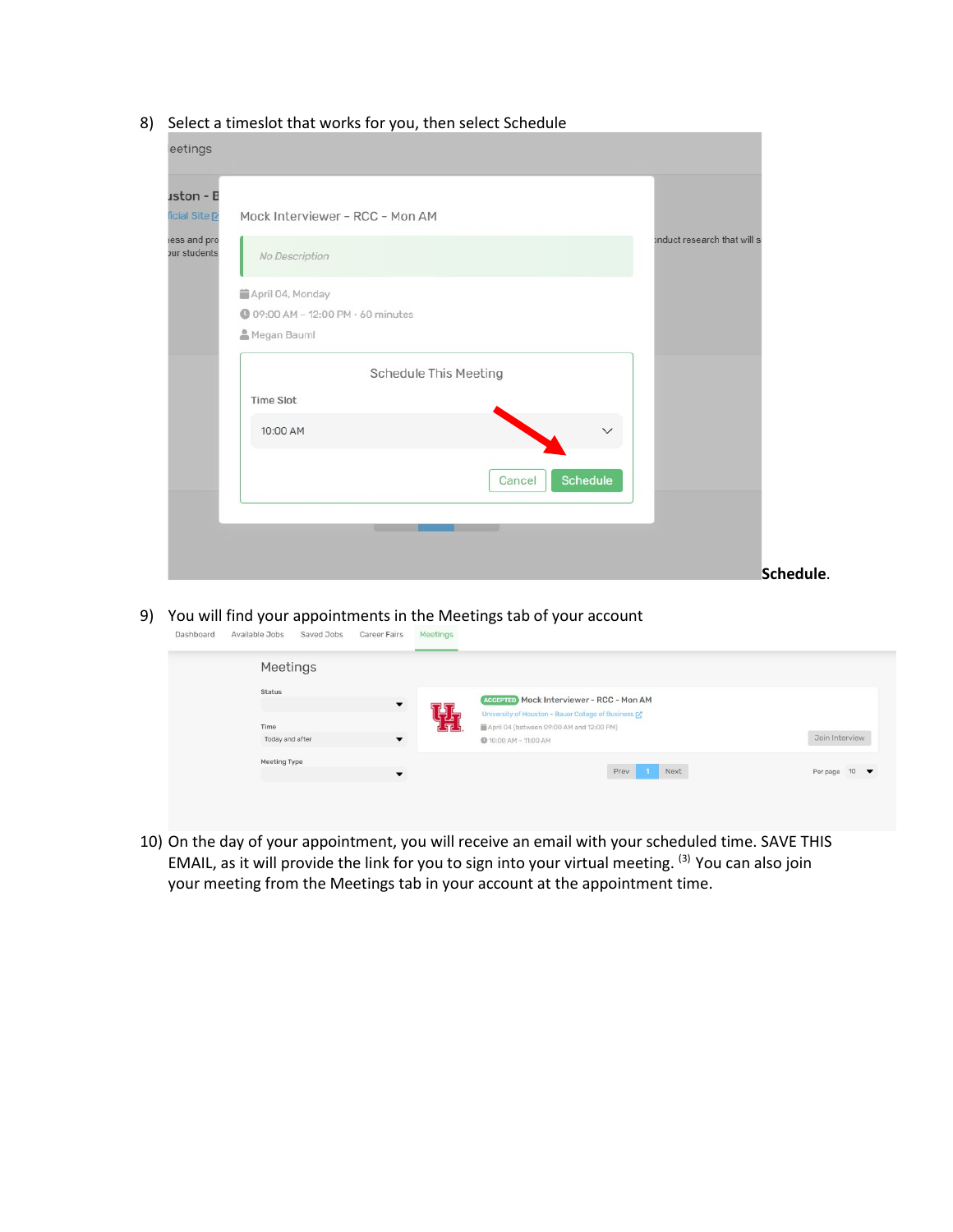## **ON THE DAY OF YOUR MOCK INTERVIEW**

1) Log into your InternX account, and select the Meetings tab at the top. Here you will see your mock interview appointment details.

|                         | Dashboard | <b>Available Jobs</b> | <b>Saved Jobs</b> | <b>Personality Assessment</b>                                                                     | <b>Career Fairs</b> | Meetings |      |                     | Account |
|-------------------------|-----------|-----------------------|-------------------|---------------------------------------------------------------------------------------------------|---------------------|----------|------|---------------------|---------|
| 2)<br>Meetings          |           |                       |                   | Select the Accepted button at the top to find your meeting details                                |                     |          |      |                     |         |
| <b>Status</b>           |           | ▼                     |                   | ACCEPTED Mock Interviewer - RCC - Mon AM<br>University of Houston - Bauer College of Business [7] |                     |          |      |                     |         |
| Time<br>Today and after |           | ▼                     |                   | April 04 (between 09:00 AM and 12:00 PM)<br><b>1</b> 0:00 AM - 11:00 AM                           |                     |          |      | Join Interview      |         |
| <b>Meeting Type</b>     |           |                       |                   |                                                                                                   |                     | Prev     | Next | 10<br>Per page<br>▼ |         |
|                         |           |                       |                   |                                                                                                   |                     |          |      |                     |         |
|                         |           |                       |                   |                                                                                                   |                     |          |      |                     |         |

3) Before your meeting time, please test out your audio and video capabilities

| K All Meetings                                  |                                                                                                     | O Decline<br><b>O</b> Test Audio/Video<br><b>Add To Calendar</b> |
|-------------------------------------------------|-----------------------------------------------------------------------------------------------------|------------------------------------------------------------------|
| <b>ACCEPTED</b> Mock Interviewer - RCC - Mon AM |                                                                                                     | Change Time                                                      |
| April 04 (between 09:00 AM and 12:00 PM)        |                                                                                                     |                                                                  |
| <b>1</b> 0:00 AM - 11:00 AM                     |                                                                                                     |                                                                  |
| RCC Mock Interview Days - Monday                |                                                                                                     |                                                                  |
| No Description                                  |                                                                                                     |                                                                  |
| Join This Meeting                               |                                                                                                     |                                                                  |
|                                                 | University of Houston - Bauer College of Business Official Site<br>This company have no description |                                                                  |
| 吜                                               |                                                                                                     |                                                                  |

4) If you need to cancel your meeting, select the Decline button. This option is only available as long as the schedule is open.